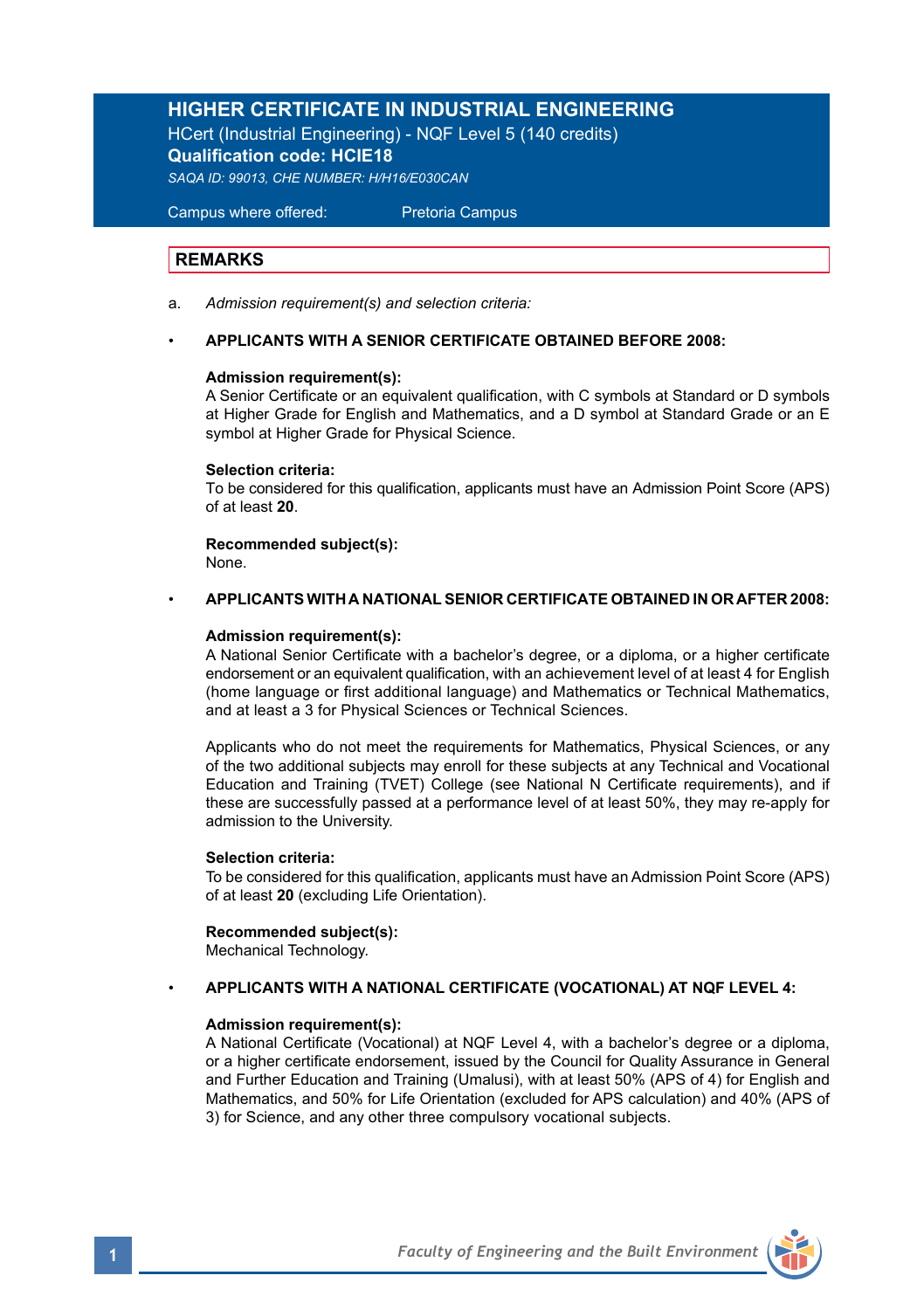### **Selection criteria:**

To be considered for this qualification, applicants must have an Admission Point Score (APS) of at least **20** (excluding Life Orientation).

### **Recommended subject(s):** None.

• **APPLICANTS WITH A NATIONAL N CERTIFICATE/NATIONAL SENIOR CERTIFICATE AS PUBLISHED IN REPORT 191: N3 (NQF LEVEL 4):**

### **Admission requirement(s):**

A National Senior Certificate or a National N Certificate with languages as published in Report 191: N3 (NQF Level 4) issued by both the Department of Higher Education and Training (DHET) and the Council for Quality Assurance in General and Further Education and Training (Umalusi), with at least 50% for English, Mathematics N3, Engineering Sciences N3 and any other two additional subjects.

### **Selection criteria:**

To be considered for this qualification, applicants must have an Admission Point Score (APS) of at least **20** (excluding Life Orientation).

## **Recommended subject(s):**

None.

## **• APPLICANTS WITH A N4 CERTIFICATE IN A RELATED ENGINEERING FIELD AS PUB-LISHED IN REPORT 191: N4:**

### **Admission requirement(s):**

A N4 Certificate in a related Engineering field as published in Report 191: N4 issued by both the Department of Higher Education and Training (DHET) and the Council for Quality Assurance in General and Further Education and Training (Umalusi), with at least an average of 50% for the qualification, and successful completion of an English Language Proficiency Assessment (done by the University).

*b. Assessment procedure(s):*

No further assessment will be done (except for candidates with a N4 Certificate). Applicants who achieve the minimum APS will be considered until the programme complement is full. All completed applications received within the published due dates will be ranked. After consideration of the Departmental Student Enrolment Plan, only the top ranking applicants will be selected. Once a programme is full, a waiting list will be in place to provide an opportunity for applicants to fill places of those who did not register on time. Applicants will be informed of their status per official letter from the Office of the Registrar, alternatively, they can check their application status on the TUT website, www.tut.ac.za.

- *c. Recognition of Prior Learning (RPL), equivalence and status:* See Chapter 30 of Students' Rules and Regulations.
- *d. Intake for the qualification:* January only.
- *e. Presentation:*  Day classes. Classes and assessments may take place on Friday afternoons and/or Saturdays.
- *f. Minimum duration:* One year.
- *g. Exclusion and readmission:* See Chapter 2 of Students' Rules and Regulations.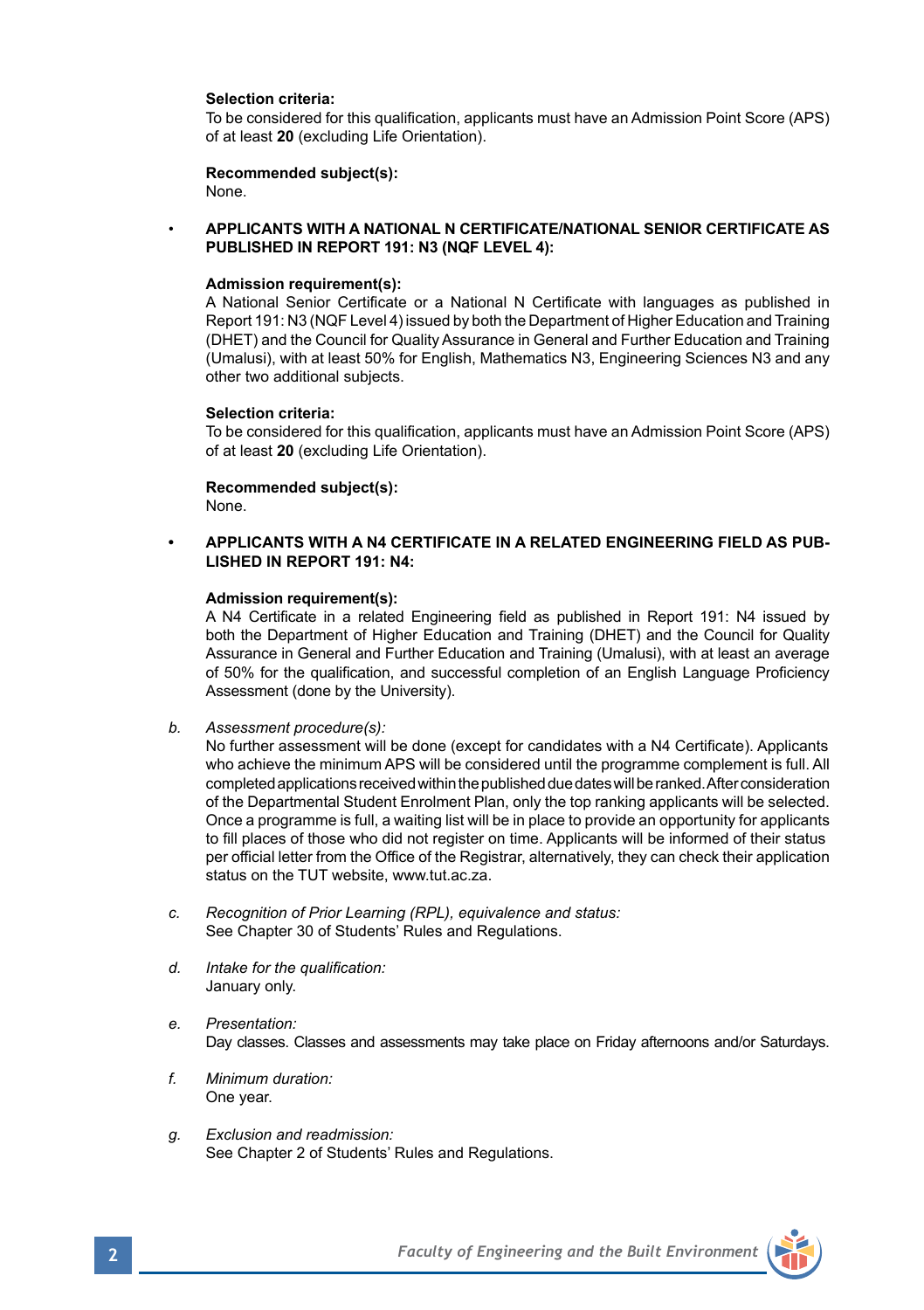# **CURRICULUM**

IEP105C Industrial Engineering Practice<br>INL125C Information Literacy (block modu

Process Planning

Improvements

**CODE MODULE NQF-L CREDIT** CML105X Computer Literacy (5) (10) COM105X Communication Skills (5) (8)<br>EPH105C Engineering Physics (5) (14) EPH105C Engineering Physics (5) (14)<br>IEP105C Industrial Engineering Practice (5) (28)

LFS125X Life Skills (block module) (5) (2)<br>TMA105C Technical Mathematics (5) (21

EGR115C Engineering Graphics (5) (14)

EWP115C Engineering Work Systems for (5) (14)

QSP115C Quality Systems and Process (5) (14)

SAT115C Statistics (5) (14) TOTAL CREDITS FOR THE QUALIFICATION: **140**

Information Literacy (block module) (5) (1)

Technical Mathematics (5) (21)

**ATTENDANCE**

**FIRST SEMESTER**

**SECOND SEMESTER**

# **MODULE INFORMATION (OVERVIEW OF SYLLABUS)**

The syllabus content is subject to change to accommodate industry changes. Please note that a more detailed syllabus is available at the Department or in the study guide that is applicable to a particular module. At time of publication, the syllabus content was defined as follows:

### **C**

### **COMMUNICATION SKILLS (COM105X) 1 X 2-HOUR PAPER**

### *(Module custodian: Department of Industrial Engineering)*

To identify and apply basic competencies related to communicating in a technical or engineering environment. These competencies include presenting technical information to a variety of audiences, preparing technical reports, participating constructively in formal meetings and preparing a variety of business and technical documents. (Total notional time: 80 hours)

### **COMPUTER LITERACY (CML105X) CONTINUOUS ASSESSMENT**

### *(Module custodian: End User Computing Unit)*

This module provides foundational knowledge in computing fundamentals, essential digital skills in key applications based on MS Office Suite and network basics (i.e. MS Outlook and Internet). Online exams are mapped with End-User Computing: SAQA 49077 (61591) Core Element as well as Internet and Computing Core Certification. (IC3). (Total notional time: 100 hours)

# **E**

*(Module custodian: Department of Mechanical and Mechatronics Engineering)*

Introduction to graphics communication. Dimensioning and tolerance practices. Geometrical construction. Orthographic projections. Machine drawing and introduction to computer aided design and Assemblies. (Total notional time: 140 hours)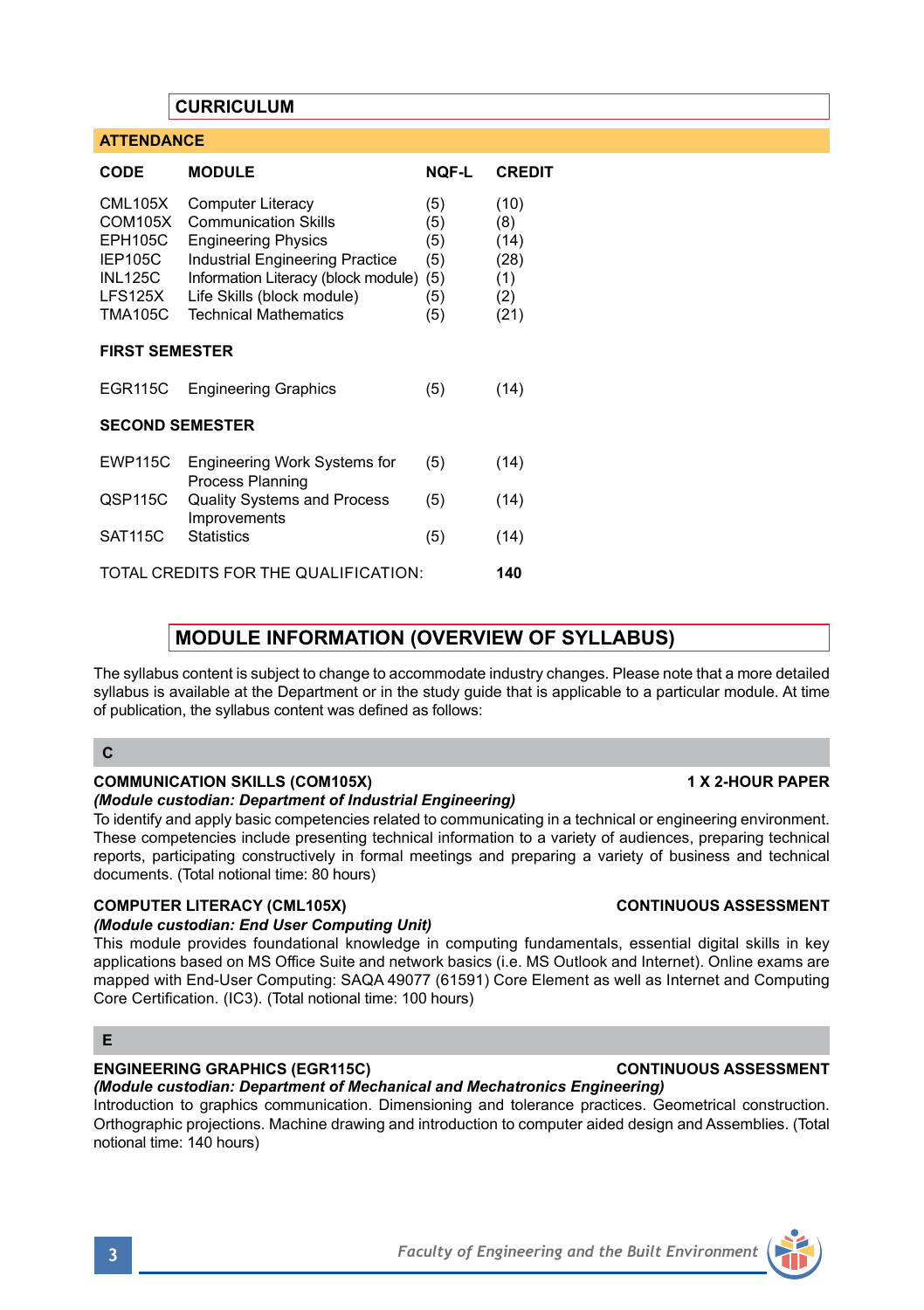# **ENGINEERING PHYSICS (EPH105C) 1 X 3-HOUR PAPER**

*(Module custodian: Department of Physics)*

Basic mathematics and vectors. Measurements. Kinematics in 1 dimension. Forces and Newton's laws of motion. Work energy and power. Elasticity. Static and dynamic fluids. Temperature and heat. Wave properites. Reflection of light and mirrors; refraction of light and lenses and optical instruments. (Total notional time: 140 hours)

### **ENGINEERING WORK SYSTEMS FOR PROCESS PLANNING (EWP115C) 1 X 3-HOUR PAPER**  *(Module custodian: Department of Industrial Engineering)*

Various planning methodologies, which are relevant to different processes and/or volume requirements are considered. Further work-study techniques relevant to planning are presented. A buildup on the knowledge accumulated in the module Facility Planning methodologies. The module orientates the student with the software utilised in the industry used for planning like SAP, Cispro. This module builds the knowledge of the student in production philosophies like Just in Time and Theory of Constraints. (Total notional time: 140 hours)

## **I**

### **INDUSTRIAL ENGINEERING PRACTICE (IEP105C) 1 X 3-HOUR PAPER**  *(Module custodian: Department of Industrial Engineering)*

Provide an understanding and hands-on experience that will introduce the candidate to skills as an Industrial Engineer Technician Assistant. Teaching focuses on the integration of the engineering work systems for process planning, the process improvement and the engineering science in the daily work of an Industrial Engineer Technician Assistant. (Total notional time: 280 hours)

# **INFORMATION LITERACY (INL125C) CONTINUOUS ASSESSMENT**

# *(Module custodian: Directorate of Library and Information Services)*

Introduction of information literacy. Development of a search strategy and application of a search string to search engines and academic databases. Evaluation of information sources. Ethical and legal use of information. (Total notional time: 10 hours)

## **L**

# *(Module custodian: Directorate of Student Development and Support)*

Personal, socio-emotional and academic skills development for students in higher education. This module includes 1. Intra- and interpersonal skills (e.g. emotional intelligence, relationships, and conflict management); 2. General study skills (e.g. time management, goal setting, learning styles); 3. Health and wellness (e.g. HIV/ AIDS, GBV issues, substance abuse); 4. Student life and adjustment (e.g. identity development, adjusting to a higher education environment); and 5. Financial management. (Total notional time: 20 hours)

# **Q**

## **QUALITY SYSTEMS AND PROCESS IMPROVEMENTS (QSP115C) 1 X 3-HOUR PAPER**  *(Module custodian: Department of Industrial Engineering)*

Application of quality techniques and methods in different manufacturing and service processes. Contribute towards the continual quality improvement in manufacturing and services processes. Develop the student in self-study and problem solving methods. Personal and professional ethics are addressed during the course of learning. (Total notional time: 140 hours)

# **S**

# **STATISTICS (SAT115C) 1 X 3-HOUR PAPER**

*(Module custodian: Department of Industrial Engineering)*

Introduction to statistics. Descriptive statistics: graphical representation of data, measurements of central position, measures of dispersion. Basic probability concepts. Hypothesis testing: one, mean, percentages (proportions), variances. Linear regressions and correlation. (Total notional time: 140 hours)

# **LIFE SKILLS (LFS125X) CONTINUOUS ASSESSMENT**